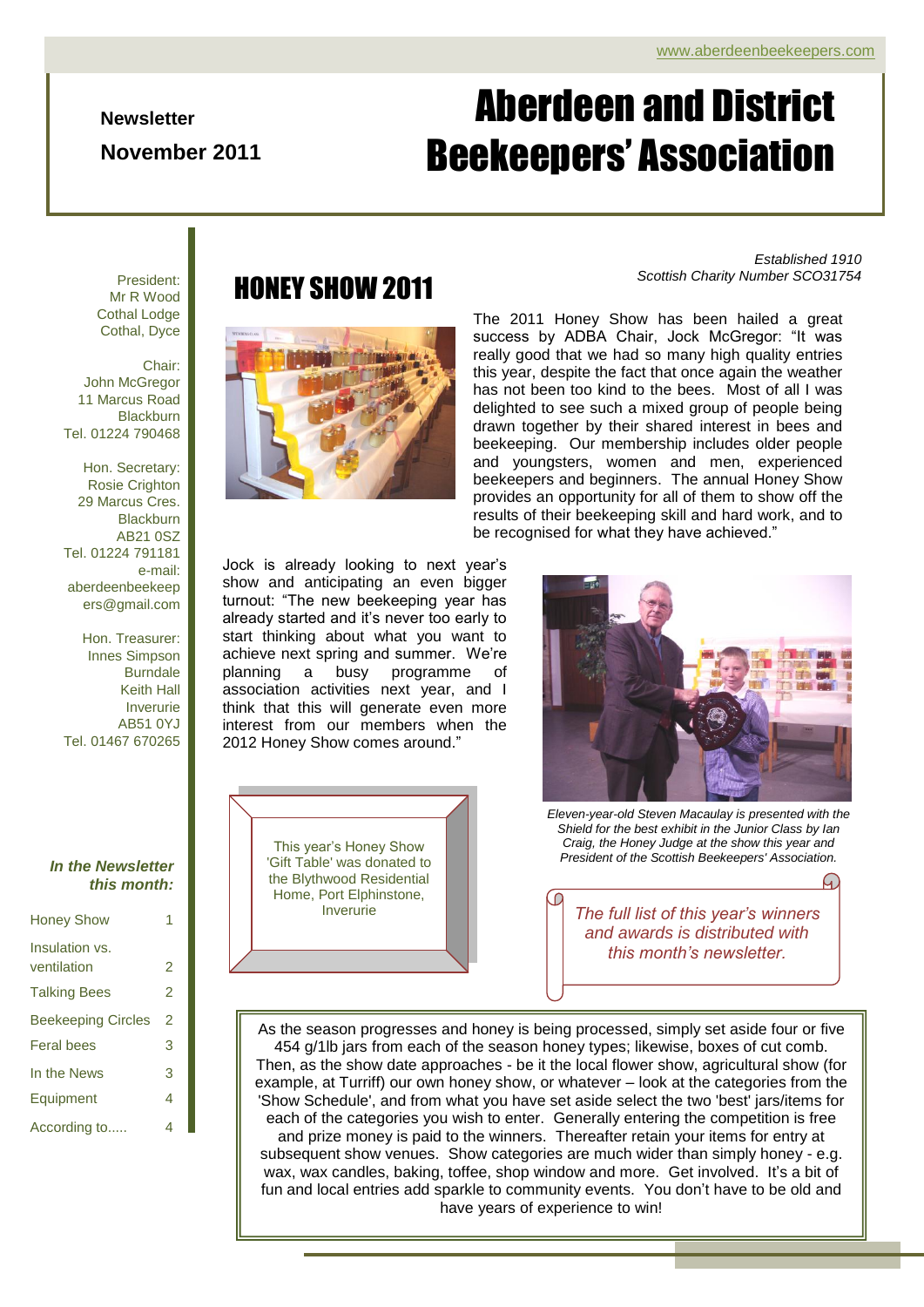

*What is the best way to prepare for this?*

*Are any of our members able to offer help or advice on the subject of balancing ventilation with insulation? If you have any thoughts on this, please e-mail them to: [grahamtorrie002@btinternet.com](mailto:grahamtorrie002@btinternet.com)  Alternatively, call Graham Torrie on 013398 82038. Helpful comments will be included in next month's newsletter.*

# A Member Asks…..

**How do I strike a balance between keeping my hives warm this winter and keeping them well ventilated?**

I have an open mesh floor on my hive. As I prepare for the arrival of the winter, I'm wondering what advice other association members may have about the balance

between warmth and ventilation.

I've read about stuffing the roof with sacking or some other insulating material to keep the brood body warm, and about raising the crown board with matchsticks to let the air flow through. But aren't these things acting against each other?

What about the open mesh floor? Should I be leaving the slide-in tray in place, or should it come out over the winter. If it's out, the whole bottom of the hive will be open to draughts. Alternatively, should I be thinking about getting a solid floor to put in place before the very cold weather arrives?

*If you have a question for our members that you wish to be printed in the December newsletter, contact Graham Torrie.*

# Talking Bees

As well as the association's formal schedule of talks and presentations, notably the current programme of lectures being delivered by Dr Stephen Palmer at Aberdeen Grammar School, it seems our members are much in demand when it comes to spreading the word more widely. John Cooper has recently given a talk on bees and beekeeping to the Aberdeen Branch of the British Humanist Society, and is scheduled to give a similar talk to the Beacon Gardening Club in Aberdeen at the end of November. And Willie Taylor has hit the headlines with his talk, *Who told the bees?*, at the Mearns Probus Club in Laurencekirk. *(See page 3.)*

*If you have given, or will be giving, a talk or presentation on bees and beekeeping, why not let the newsletter know? It's another useful way of gauging the level of public interest in our craft.*



Our beekeeping circle gathered for tea and gingerbread last week, to put faces to names and to chat about our shared interest. We were especially pleased to have the chance to glean a wealth of information and encouragement from Banchory beeman, Hugh Donahoe.

*GT*

The idea of establishing local, informal groups of association members providing mutual help, support and advice has already taken off with beekeepers setting up networks in two areas in Aberdeenshire.

If you would like to join an existing beekeeping circle in the following areas, contact -

Helen Anderson, based in **Inverurie**, on 01467 620750, e-mail[: sh.and@gmx.com](mailto:sh.and@gmx.com)

Graham Torrie, based in **Torphins**, on 013398 82038, e-mail: [grahamtorrie002@btinternet.com](mailto:grahamtorrie002@btinternet.com)

*The initiative relies on individual members volunteering to compile and share (with permission) a list of names and contact numbers of other beekeepers in their local area, then to take things forward as the members of the circle deem fit. If you would be prepared to co-ordinate a beekeeping circle in your own area, please contact Graham Torrie.*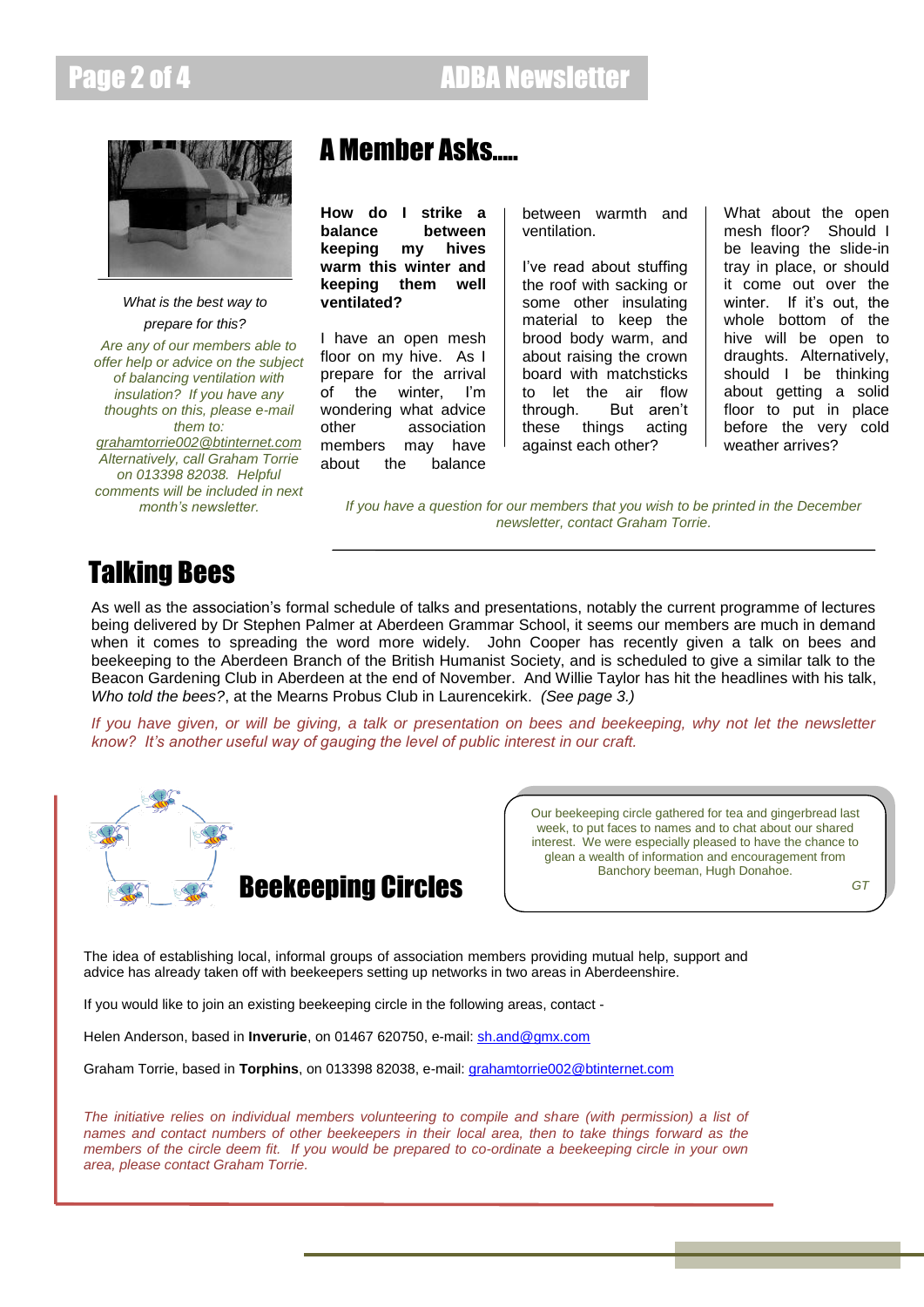## Feral Bees – a sad end



ADBA members, John Cooper and Sandy Gordon, were called out to help deal with feral bees nesting in a tree. Although they had hoped to get the bees into a hive and save them, unfortunately, the company employed to remove the felled tree had killed all the bees with petrol rags and had removed the bees, the combs and the tree. All that was left was an empty hollow stump.

This photograph was taken a few days before by an employee at the company in whose grounds the tree was located.

*Thanks to John Cooper for this item.*

# Foraging around in the media

### **Twenty Million Bees make bid for freedom**

A highway in the US state of Utah was temporarily closed after a lorry carrying at least 20 million bees overturned, freeing the cargo. The bees were being transported to California, ready to pollinate an almond crop next spring.

The road was closed down for several hours while local beekeepers worked overnight to recapture the bees.

The full story can be found on the BBC website at: [http://www.bbc.co.uk/news/world](http://www.bbc.co.uk/news/world-us-canada-15439754)[us-canada-15439754](http://www.bbc.co.uk/news/world-us-canada-15439754)

*Thanks to Ian Mackley for this item.*

## New film on city bees in Copenhagen

In Copenhagen, the capital of Denmark, millions of honey bees are working hard for the city. These busy employees provide not only delicious honey to city people, but a blooming environment in the parks and greens around the capital. The European Environment Agency (EEA) has made a short movie about the city bee project. The film can be downloaded from: [http://www.eea.europa.eu/atlas/eea/city](http://www.eea.europa.eu/atlas/eea/city-bees?&utm_campaign=newsletter.2011-10-14.4031667168&utm_medium=email&utm_source=EEASubscriptions)[bees?&utm\\_campaign=newsletter.2011-10-](http://www.eea.europa.eu/atlas/eea/city-bees?&utm_campaign=newsletter.2011-10-14.4031667168&utm_medium=email&utm_source=EEASubscriptions) [14.4031667168&utm\\_medium=email&utm\\_sourc](http://www.eea.europa.eu/atlas/eea/city-bees?&utm_campaign=newsletter.2011-10-14.4031667168&utm_medium=email&utm_source=EEASubscriptions) [e=EEASubscriptions](http://www.eea.europa.eu/atlas/eea/city-bees?&utm_campaign=newsletter.2011-10-14.4031667168&utm_medium=email&utm_source=EEASubscriptions)

*Thanks to Janet Williams for this item.*

### **Who Told the Bees?**

This was the title of ADBA stalwart, Willie Taylor's, talk to members of the Mearns Probus Club, who not only delighted in Willie's knowledge and style, but also in the opportunity to savour the produce of his bees. The occasion was reported in the Kincardineshire Observer and can be seen at: [http://www.kincardineshireobserver.co.uk/community/who\\_told\\_the\\_bees\\_1\\_1932030](http://www.kincardineshireobserver.co.uk/community/who_told_the_bees_1_1932030)

**And finally.....**The Guardian reports that Peers are to be asked to back a bill to curb a total of 1,208 powers of right of entry to private homes and gardens. Conservative peer, Lord Selsdon, has pointed out that the 1980 Bees Act which gave environment officials the right to enter possibly also confirms the Roman law on following bees. "If you find a bee taking pollen in your garden, it is taking raw material from your land. If you follow that bee and keep it in sight, you may go on to any other person's land, without permission or court order, and when you find its nest you may take a share of the honey because the raw material comes from you," he told the Lords.



#### Read the full story at:

<http://www.guardian.co.uk/uk/2011/nov/03/privacy-right-of-entry-law-curb>